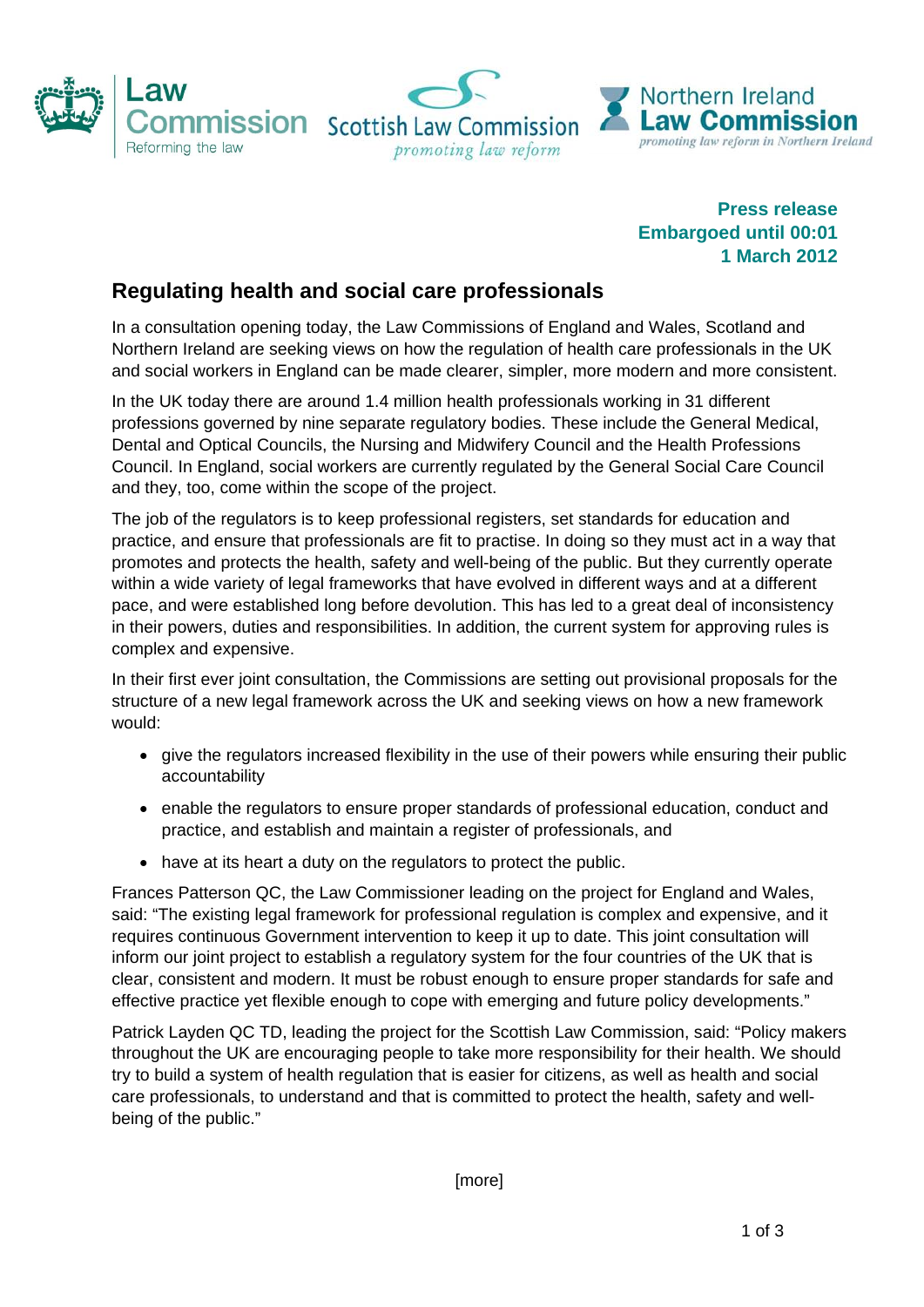Leading the project for the Northern Ireland Law Commission, The Hon Mr Justice McCloskey said: "The regulatory system governing the health and social care professions of the UK has its roots in a time that long pre-dates devolution. One of the aims of this project is to ensure that, as we reform the regulatory system and bring it up to date, the legitimate interests of the devolved administrations are properly recognised and expressed."

The Commissions seek responses by 31 May 2012. The consultation paper, "Regulation of Health Care Professionals and Regulation of Social Care Professionals in England", includes a full list of provisional proposals, and can be found on the Law Commissions' websites at: www.lawcom.gov.uk, www.scotlawcom.gov.uk and www.nilawcommission.gov.uk

## **Notes for editors**

| <b>Regulatory bodies</b>          | <b>Registered professions</b>                                     |
|-----------------------------------|-------------------------------------------------------------------|
| <b>General Chiropractic</b>       | Chiropractors                                                     |
| Council (GCC)                     |                                                                   |
| <b>General Dental Council</b>     | Dentists, clinical dental technicians, dental hygienists, dental  |
| (GDC)                             | nurses, dental technicians, dental therapists and orthodontic     |
|                                   | therapists                                                        |
| <b>General Medical Council</b>    | <b>Doctors</b>                                                    |
| (GMC)                             |                                                                   |
| <b>General Optical Council</b>    | Optometrists and dispensing opticians                             |
| (GOC)                             |                                                                   |
| General Osteopathic               | Osteopaths                                                        |
| Council (GOsC)                    |                                                                   |
| <b>General Pharmaceutical</b>     | Pharmacists and pharmacy technicians in Great Britain             |
| Council (GPhC)                    |                                                                   |
| General Social Care               | Social workers in England                                         |
| Council (GSCC)                    |                                                                   |
| <b>Health Professions Council</b> | Arts therapists, biomedical scientists, chiropodists/podiatrists, |
| (HPC)                             | clinical scientists, dieticians, hearing aid dispensers,          |
|                                   | occupational therapists, operating department practitioners,      |
|                                   | orthoptists, paramedics, physiotherapists, practitioner           |
|                                   | psychologists, prosthetists/orthotists, radiographers and speech  |
|                                   | and language therapists                                           |
| Nursing and Midwifery             | Nurses and midwives                                               |
| Council (NMC)                     |                                                                   |
| Pharmaceutical Society of         | Pharmacists in Northern Ireland                                   |
| Northern Ireland (PSNI)           |                                                                   |

1. The 32 registered health and social care professions and their relevant regulators.

- 2. More details on this project can be found at:
	- http://www.lawcom.gov.uk (see the Regulation of Health Care Professionals project page)
	- http://www.scotlawcom.gov.uk/law-reform-projects/joint-projects/regulation-of-health-careprofessions/
	- http://www.nilawcommission.gov.uk/